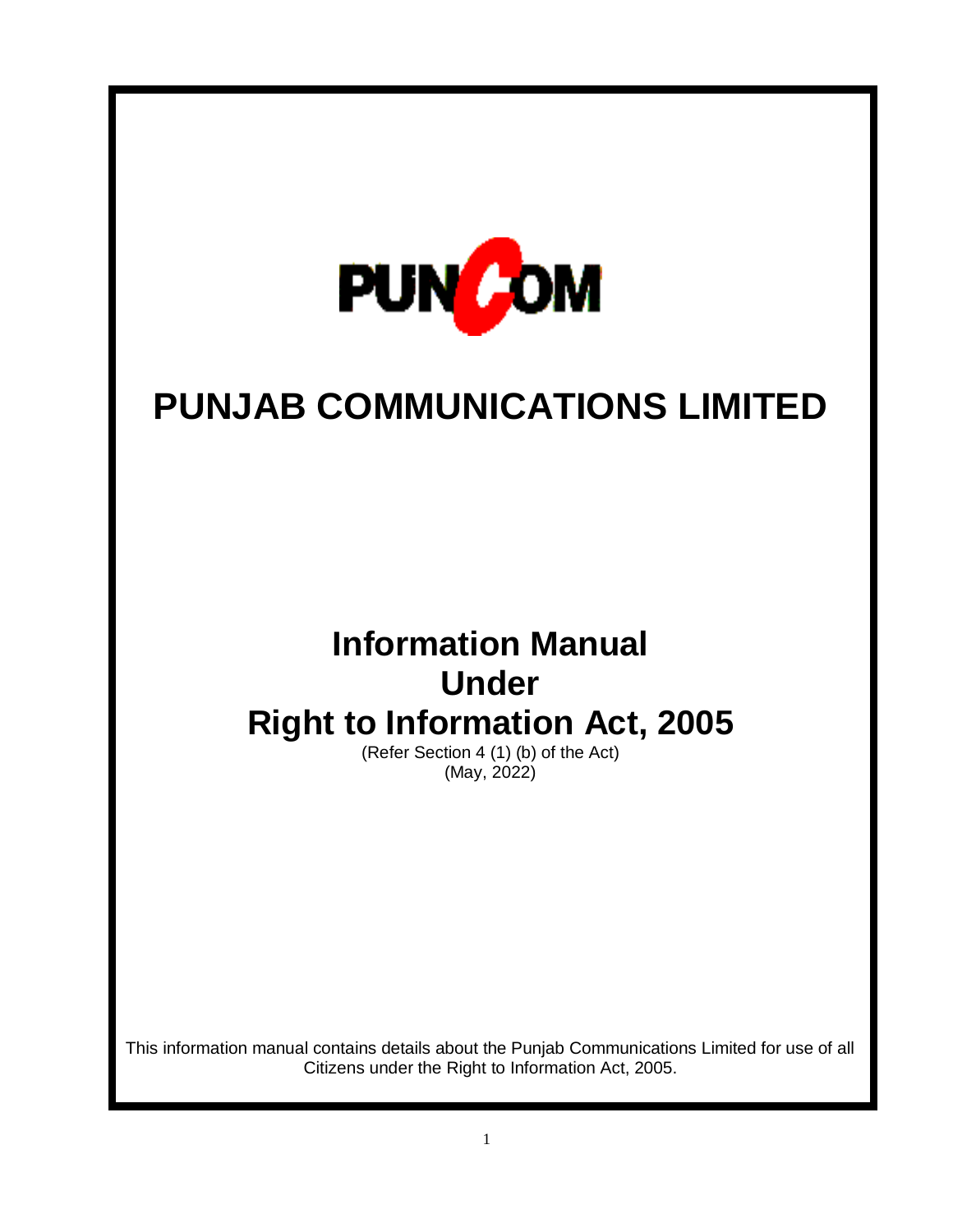|                       | <b>CONTENTS</b>                                       |
|-----------------------|-------------------------------------------------------|
| <b>Chapter</b><br>No. | <b>Chapter Heading</b>                                |
| 1.                    | Introduction                                          |
| 2.                    | Particulars of Organization, Functions and Duties     |
| 3.                    | Powers and duties of its Officers and Employees       |
| 4.                    | Procedures followed in the Decision-Making Process    |
| 5.                    | Norms for Discharge of functions                      |
| 6.                    | Rules, regulations, instructions, manuals and records |
| 7.                    | Categories of documents held or under its control     |
| 8.                    | <b>Consultation Process</b>                           |
| 9.                    | Board, Councils and Committees                        |
| 10.                   | Directory of officers and employees                   |
| 11.                   | Monthly remuneration of officers and employees        |
| 12.                   | <b>Budget allocation</b>                              |
| 13.                   | <b>Subsidy Programmes</b>                             |
| 14.                   | <b>Concessions Permits and Authorization</b>          |
| 15.                   | Company Website                                       |
| 16.                   | Public Interface                                      |
| 17.                   | The PIO/ APIO and the Appellate Authority             |
| 18.                   | Other Information                                     |
|                       |                                                       |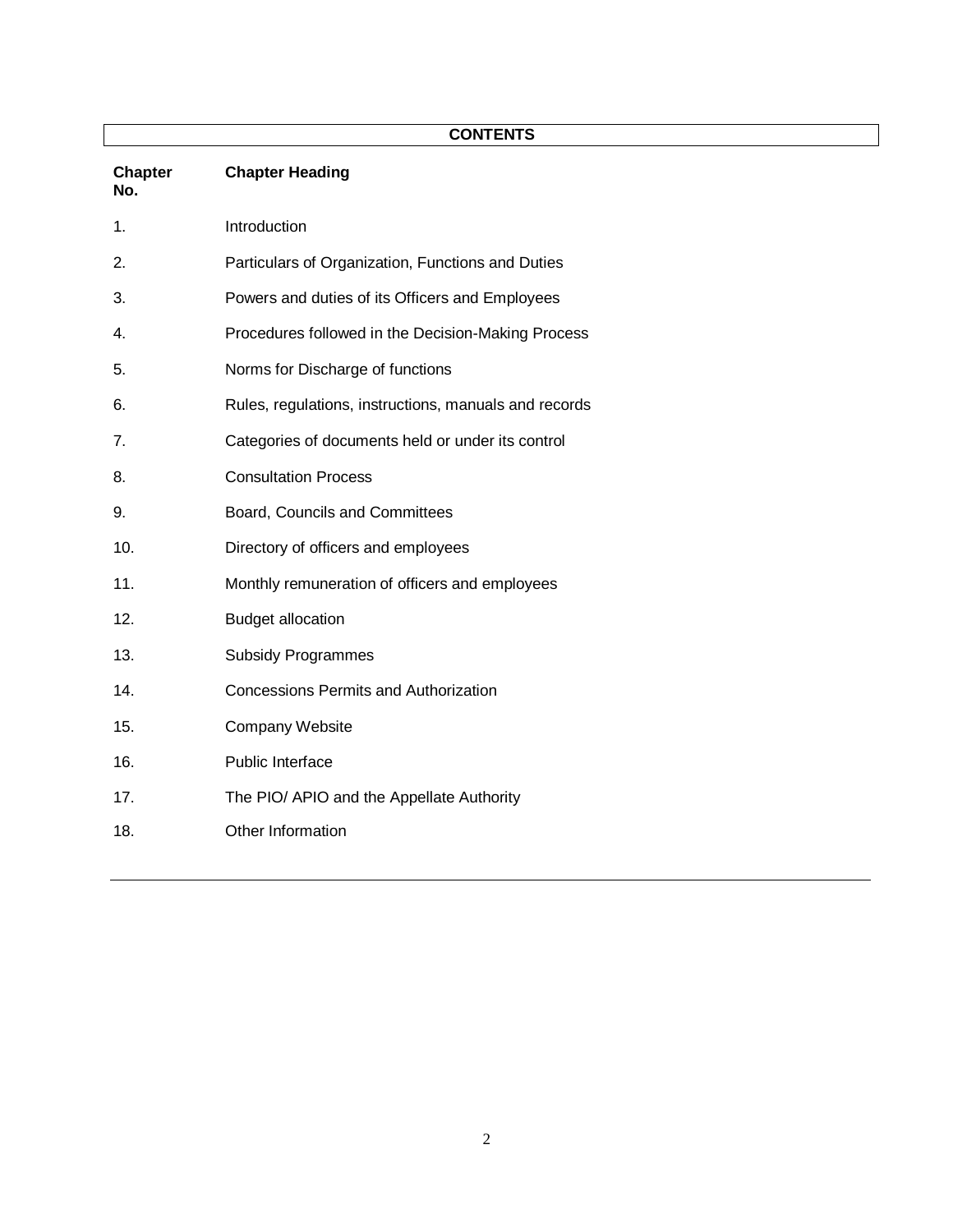## **CHAPTER-1 INTRODUCTION**

Right to Information is an Act to provide for freedom to every citizen to secure access to Information under the control of public authorities, consistent with Public interest, in order to promote openness, transparency and accountability in administration and in relation to matters connected therewith or incidental thereto. Informed citizenry and transparency of information are vital to the functioning of Democracy. The Act provides for a system of accountability of the Government towards those who are governed and would benefit in increasing transparency and containing corruption. The actual practice of the Act is likely to conflict with other public interests including efficient operations of the Governments, optimum use of limited fiscal resources and the preservation of confidentiality of sensitive information. But the need is to harmonize these conflicting interests while preserving the paramountancy of the democratic ideal.

In an effort to bring about transparency and accountability and to transform the Right of Information Act into an act that empowers the people, the management of Punjab Communications Limited has made an attempt to provide certain information to citizens to empower them to exercise their Right to Information.

#### **FEES**

The Information in this manual is governed by the Rules notified by the Punjab State, which are separately provided on our website [www.puncom.com](http://www.puncom.com/) or at the Punjab Govt. site at [www.infocommpunjab.com. T](http://www.infocommpunjab.com/)he Fee charged shall be as prescribed in those Rules (amended from time to time). For the convenience of public, these are Rs. 2/- (Rupees Two) per page for printed Information on A3 size or smaller page, actual cost or price of photocopy in large size paper, Rs. 50/- (Rupees Fifty) in case Information is supplied by CD or Floppy, if information supplied from the extract from publication, then Rs. 2/- (Rupees Two) per page of photocopy or price fixed for publication, no fee for inspection of Records for the first hour of inspection, thereafter a fee of Rs. 5/- (Rupees Five) for each subsequent hour or fraction. The request for obtaining information under sub section (1) of section 6 of RTI Act, 2005 shall be accompanied by the application fees of Rs. 10/- (Rupees Ten) by way of cash against proper receipt or by demand draft or bankers cheque or Indian Postal Order in favour of **Punjab Communications Limited payable at Chandigarh/Mohali**.

#### **UPDATION CLAUSE**

The Information in this Information Memorandum has been last updated in **May, 2022.**

## **CHAPTER-2 (MANUAL-1) PARTICULARS OF ORGANIZATIONS, FUNCTIONS AND DUTIES**

#### **I. BRIEF HISTORY OF THE COMPANY**

Punjab Communications Limited (Puncom), a professionally managed company was incepted in the year 1981 by the Punjab Govt. for giving fillip to the Electronics & Telecommunication Industry in the Region. Puncom has been able to redeem its commitment to excel and grow as per the expectations of Punjab Govt. Punjab Communications Limited is a public limited listed company registered under the Companies Act, **1956**  vide **company** registration no.**L32202PB1981SGC004616** dated 21st July, 1981. Our company is a state Government company, being a subsidiary of Punjab Information Communication and Technology Corporation Limited (PICTCL) which in turn is a 100% Government Company. PICTCL holds around 71.21% shares of the company. The company has its Memorandum and Articles of Association and is governed by them. Further the company is also governed by the provisions of Companies Act, 2013 and being listed with Bombay Stock Exchange Limited, also complies with the provisions of the SEBI (Listing Obligations and Disclosure Requirements) Regulations, 2015 and other related SEBI Regulations The company is also registered with the Ministry of Micro Small and Medium Enterprises vide Udhyam Registeration No. UDYAN-PB-200002607 dated 12.10.2020 under "Small Enterprise" category.

## **II. PARTICULARS OF THE COMPANY**

**Rame Example 2 Communications**<br>**Registered Office Example 2 Communications 2 Communications**<br>**EXAMPLE 2 Communications Registered Office :** B-91, Phase-VIII, Industrial Area,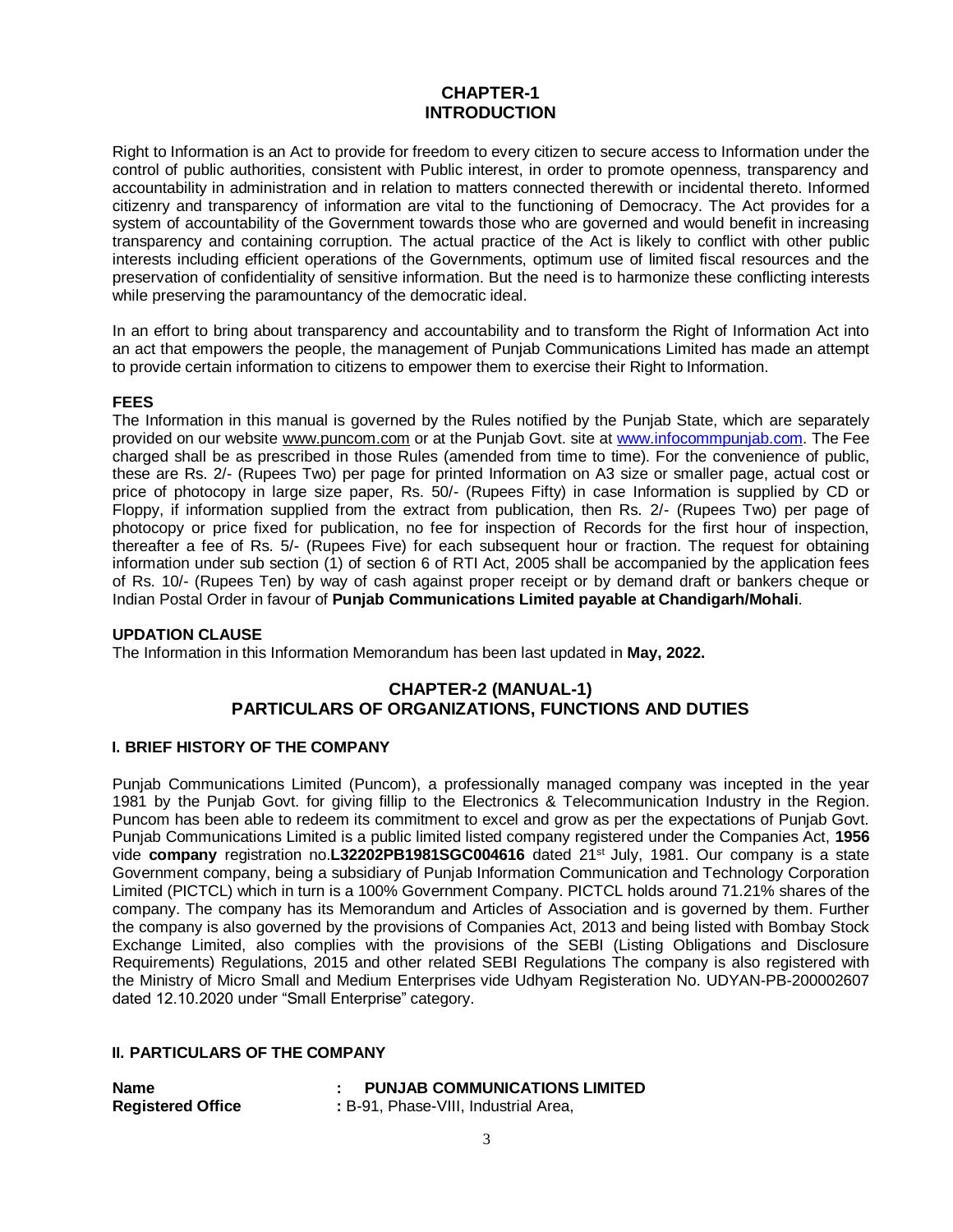|                                  | S.A.S. Nagar (Mohali)                            |
|----------------------------------|--------------------------------------------------|
|                                  | Punjab - 160071                                  |
| <b>Phone</b>                     | (0172) 2237101 to 104, (0172) 5022901 to 5022904 |
| <b>Fax</b>                       | (0172) 2237125                                   |
| e-mail                           | rti-pio@puncom.com                               |
| <b>Corporate Identity Number</b> | (CIN)L32202PB1981SGC004616                       |
| <b>GSTIN</b>                     | 03AAACP9916H1ZG                                  |
| <b>Trademarks</b>                | PCL (Registered), Puncom (Registered)            |
|                                  | <b>Corporate Information</b>                     |

#### **Board of Directors**

| Sh. Dilip Kumar, IAS                   | Chairman                 |
|----------------------------------------|--------------------------|
| Sh. Uma Shankar Gupta, IAS             | <b>Managing Director</b> |
| Sh. Satinder Pal Singh, IAS(Retd)      | Director                 |
| Dr. Ved Prakash Chandan, IRSSE (Retd.) | Director                 |
| CA. Devinder Kumar Singla<br>Director  |                          |
| Dr. Neelu Jain<br>Director             |                          |
| CMA. Jagdeep Singh Bhatia<br>Director  |                          |

#### **Statutory Auditors**

CA Raj Gupta & Co Chartered Accountants

#### **Bankers**

Indian Bank (Allahabad Bank) State Bank of India

#### **Subsidiaries**

Punjab Digital Industrial Systems Limited (Under Liquidation)

#### **Registered Share Transfer Agents**

Alankit Assignments Ltd (Both for Physical & Demat Category) DP & RTA, Alankit House, 2E/21, Jhandewalan Extension, New Delhi-110055 Ph: (011) 42541234,42541955,23541234 Fax: 91-11-23552001

The shares of the company are listed with the Bombay Stock Exchange Limited (BSE). Code : 500346.

#### **III. FUNCTIONS OF THE COMPANY**

The **main objects** of the company (Puncom) are :

(1) To carry on the business of manufacturers, repairers, assemblers, dealers, buyers, sellers, importers, exporters of all types of electronic equipments, systems and accessories such as multiplexing equipments, radio link systems, supervisory and data acquisition systems, Analogue to Digital Transmultiplexing systems, manpack/transportable/static radio, trans-receivers, Radio Teleprinter Teletype Systems, Selective calling radio systems, Paging systems, analogue systems, digital switching equipment, Concentrators, telemetry, central monitoring and scanning systems, wire and cordless type telephones, electronic teleprinter, facsimile, Random Access Digital Address Systems, Voice and Telegraph coding systems, Modems, Power-line carrier equipment, Tropospheric Systems, scatter systems, Automatic Answering Systems, in India and elsewhere.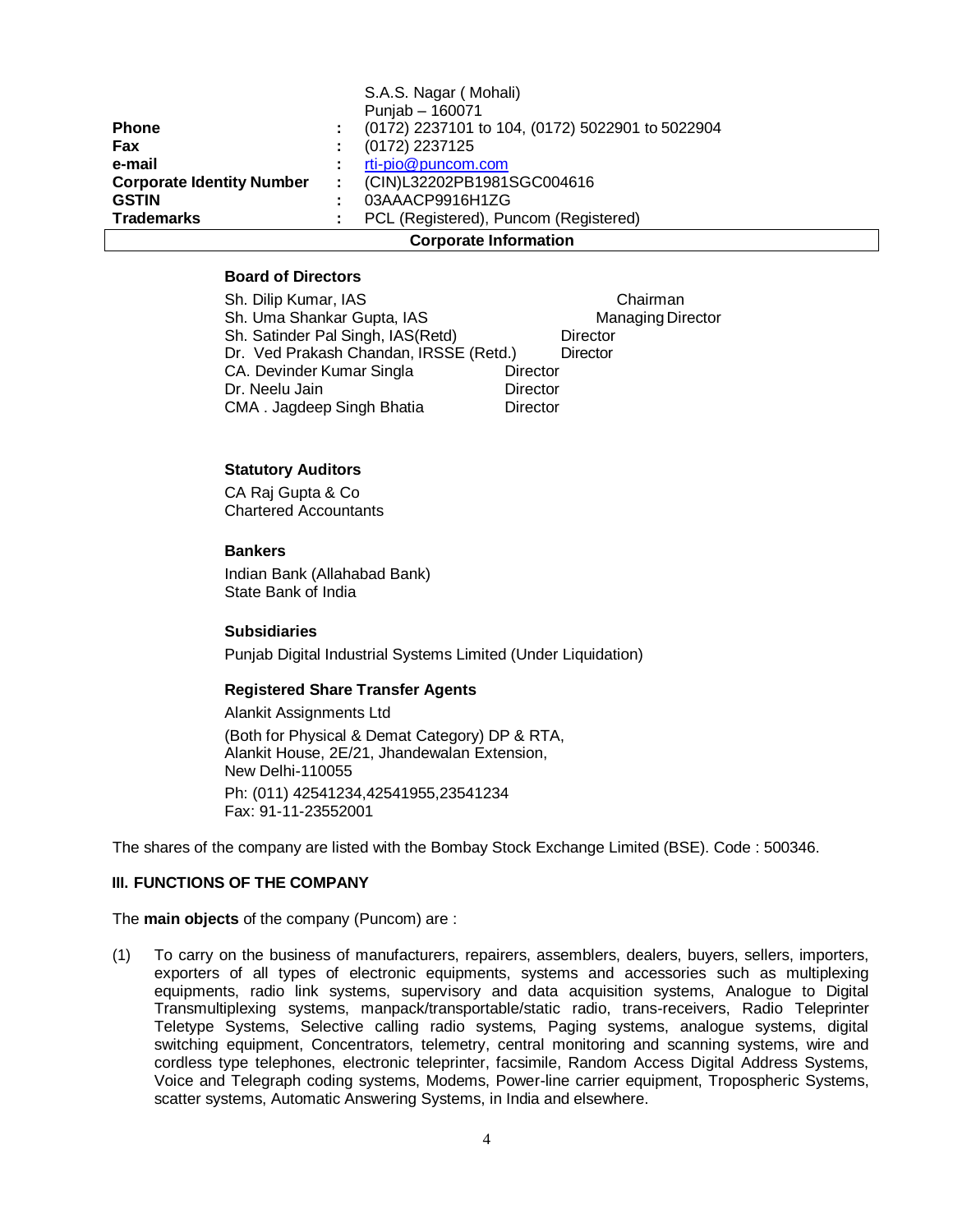- (2) To carry on all kinds of business relating to manufacture, assembly, research, development, repair, purchase, sale, import, export let out on hire and to deal in assemblies, products, components and materials used in the manufacture of products specified above and ancillaries thereof.
- (3) To carry on the business of manufacturers, repairers, buyers, sellers, assemblers, importers, exporters, and dealers in all types of navigation, radar, radio, tele-communication and wire communication equipments, and systems, diverse type of timing apparatus, signalling and security apparatus, remote control systems, safety and fire control systems.
- (4) To carry on business in India or outside India in the areas of operating network, providing value added services, basic services in the field of telecommunication and related field providing services, telecom facilities such as Paging, Cellular Phone, Data Communication, Mobile Communication, Communication through Wireless Loop, Video Conferencing and Satellite Communication, Space Communication, Internet Services either by itself or in association with Government/Government Bodies/Local Bodies/Private Institutions/ Individuals/Foreign Compan(ies) and to Install/ Maintain turnkey systems which might be required for providing such services.
- (5) To carry on the business as manufacturers, researchers, processors, producers, makers, importers exporters, buyers, sellers, suppliers, lessors, stockists, developers, dealers in all kind of equipments required for Clause (4) above and desktop software, computer software, products, components, apparatus, parts and accessories and peripheral equipment of every description and data processing requisites and supplies, electronic and computer apparatus, components and related appliances and equipment of all kinds in connection with the foregoing and to set up facilities and to engage in the research and development of areas related to or involving the application, development and use of computer software and products.
- (6) To carry on the business as manufacturer, system integrator, service provider, repairer, trainer, dealer, importer, exporter, buyer, seller or make available services of every kind relating to Products and services for digital networking based on IP, SDH, WiFi, zigbee etc and other technologies and protocols for transmission and distribution of voice, digital information and content; Smart devices, equipments, systems, products, for information delivery, display, interaction, monitoring, control, surveillance, encryption etc; IT equipment, software, system programming/ applications on devices - mobile/ tab/ desktop/ laptop etc, static or dynamic websites, portals, digitization etc for IT, cloud, social media and all kinds of services; IT/ Telecom education - independent courses or in tie ups with Indian/ international colleges/ institutions/ etc; equipment and networking/ IT based services required for Power, Railways, Defence, security, training, industry, government, education and other organs of industry andsociety.
- (7) To carry on the business as manufacturer, system integrator, service provider, repairer, dealer, importer, exporter, buyer, seller or make available services of every kind relating to Products and services for New and renewable energies like PV solar and other solar generation/ concentration technology based products; Green and energy efficient products, technologies and services like LEDs, LED lights, smart buildings etc; Power supplies, power sources, power plants and components thereof for telecom, industrial, utilities, residential and other applications.

#### **IV. DUTIES OF THE COMPANY**

Our company is not purely Government Organisation and does not involves any kind of dealing with general public. The company is engaged in commercial manufacturing and the duty of the company is to provide quality telecom and related products and to achieve the main and other objects of the company with dedication, transparency and quality.

#### **VI. ORGANISATION CHART**

The organisation chart of the company is annexed herewith at **Annexure 1**.

## **CHAPTER-3 (MANUAL-2) POWERS AND DUTIES OF ITS OFFICERS AND EMPLOYEES**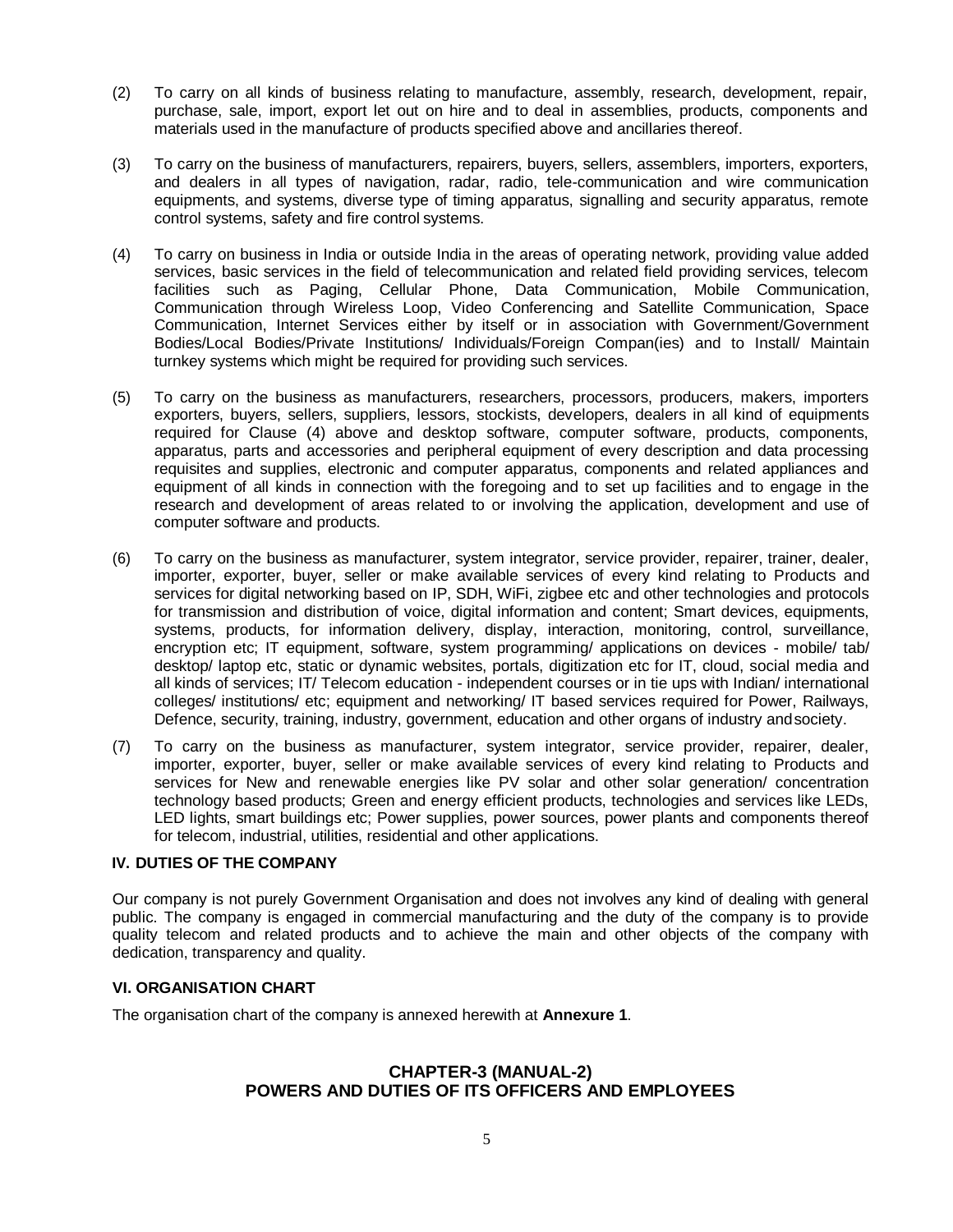## **I. MANAGING DIRECTOR**

The Managing Director is a whole time director of the company and is involved in the day to day affairs of the company. Pursuant to article 171 of the Articles of Association of the company, our holding company has a right to appoint one or more Director to be Chairman-Cum-Managing Director, Vice Chairman cum Managing Director or Managing Director of the company. Besides the powers and duties assigned to it under the Companies Act, 2013 and the Articles of Association of the company, Managing Director is delegated some additional Administrative and Financial powers by the Board and Directors of the Company from time to time for smooth operations of the company.

## **II. DIRECTORS**

Directors of the company execute their powers through Board Meetings only and may be delegated certain powers by the Board, Holding Corporation or the Government of Punjab. Pursuant to article 128 of the Articles of Association of the company, our holding corporation has a right to nominate majority of Directors on the Board of Directors of the Company. Their powers and duties are as enumerated in the provisions of the Companies Act, 2013, SEBI (Listing Obligations and Disclosure Requirements) Regulations, 2015 and Articles of Association of the company. Non-Executive Directors are entitled to Remuneration and Sitting Fees.

## **III. HEAD OF THE DIVISIONS**

Head of the Divisions report to the Managing Director on all affairs of its Division. Besides this, HOD is responsible for the technical affairs/works of his/her division. HOD has to coordinate with other HOD's on issue where more than one department is involved. HOD is also required to attend meeting of which he is a member and where he is required to comment upon the areas of his division.

HOD is responsible for Manpower planning, administration and optimum utilisation to achieve divisional goals. Planning, projection and co-ordination of space, finance and other requirements of the Division. Planning of training and development of personnel of the Division. Exercise financial powers as delegated from time to time.

The HOD may be assigned other duties from time to time by the MD of the company or by the Board of the company.

Besides this all HOD's are governed by the Agreement of Service executed between him and company as an employee of the company.

## **IV. DEPARTMENT HEADS**

Department Head (DH)/Sr. (DH) report to its respective HOD on all affairs/work relating to his area/department and any other duties assigned by his HOD, DH/Sr. (DH) is also required to attend meeting of which he is a member and where he is required to comment upon the areas of his Department.

In the absence of DH, the above duties will be performed by the Senior-most Section In-charge.

Besides this all DH are governed by the Agreement of Service executed between him and company as an employee of the company.

## **CHAPTER- 4 (MANUAL- 3) PROCEDURES FOLLOWED IN THE DECISION MAKING PROCESS**

#### **GENERAL BODY**

As per the provisions of the companies Act 2013 and SEBI Listing Regulations 2015 and our company being a listed company , , certain decisions are solely in the hands of the shareholders/stakeholders of the company. All these decisions are taken either at the Annual General Meeting or Extra-ordinary General Meeting of the company.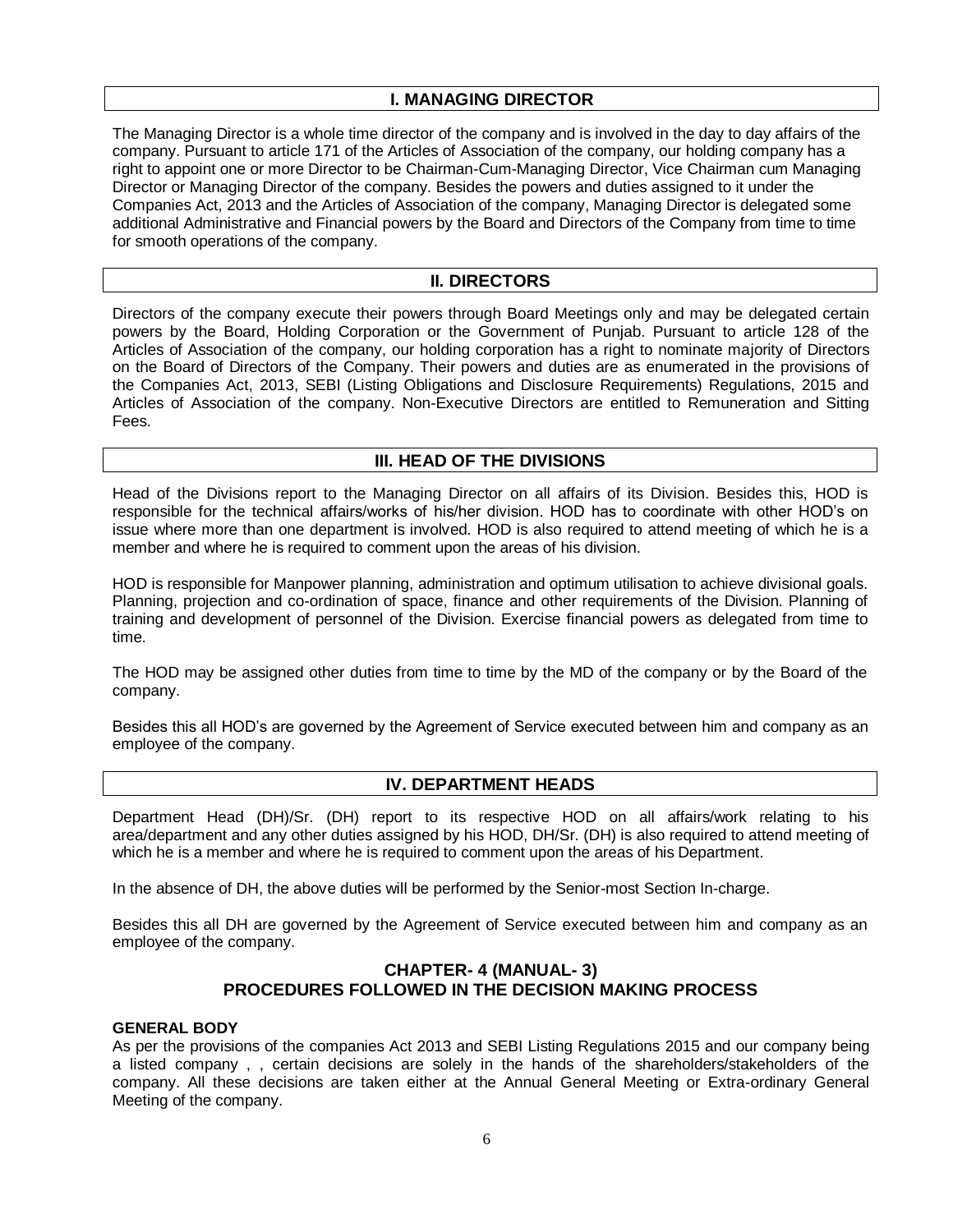#### **BOARD OF DIRECTORS**

As the company is governed by the provisions of the Companies Act, 2013 and SEBI Listing Regulations, 2015, certain decisions are solely in the hands of the Board of the company. All these decisions are taken either at the Board Meeting or are resolved by the directors by way of circulation, which are later on ratified in the subsequent Board Meeting. All the important decisions of the company are either made by the Board of the company or later on ratified by them. As per provisions of Regulation 17 read with regulation 30 of SEBI (Listing Obligations and Disclosure Requirements) Regulations, 2015, certain items are mandatorily to be placed before the Board. A list of such items can be accessed at SEBI (LODR) Regulation, 2015 link at [www.bseindia.com.](http://www.bseindia.com/)

Many times Board allocates/assign/delegate some decision making powers individually/severally to one or more officers of the company, like Cheque signing, issuing Power of Attorneys etc.

#### **COMMITTEES OF DIRECTORS**

As per the provisions of the Companies Act, 2013, Directors can delegate certain duties to its committees. Accordingly there are four Committees of Directors viz. Audit Committee and Stakeholders' Relationship Committee, Nomination & Remuneration Committee and Independent Directors. These Committees take decisions as per the Terms of Reference assigned to them. Basically these Committees broadly decide on the matters related to Audit, Accounts and Financials, Share Transfer and Complaints of shareholders/stakeholders of the company, formulation of criteria for determining qualifications and review of performance of Board, respectively.

#### **OTHER COMMITTEES**

For the smooth internal working and decision making of the company, there are certain other Committees, which take recommendatory decisions on the day to day working of the company, where more than one department is involved. Some of these Committees are Share Transfer Committee, Investment Committee, RTI Committee, RTI Information Committee, Production Review Committee, Special Negotiations Committee, Recruitment Selection Committee, Management Promotion Committee, Corporate Quality Committees, Standing Quality Committee, Strategic Committee, Disinvestment Committee, Rent Committee & Performance Evaluation Committee, Writing-off Committee, etc.

#### **HEAD OF THE DIVISIONS**

All other decision making pertaining to a particular division rests with the Head of the Divisions.

## **CHAPTER-5 (MANUAL-4) NORMS FOR DISCHARGE OF FUNCTIONS**

The company discharges its functions primarily through Enterprise Resource Planning (ERP) package established or through the procedures as prescribed in the ISO 9001:2015 Compliant Procedure Manual. The Manuals being bulky in nature, the relevant Index of the ISO Manuals is provided herebelow.

#### **Brief index of ISO Manual PCL-PM-2.1**

|   | Sec. No. ISO Clause | <b>Particulars</b>                              |
|---|---------------------|-------------------------------------------------|
|   | 5                   | Leadership                                      |
|   | 5.1                 | Leadership and Commitment                       |
|   | 5.1.1               | General                                         |
|   | 5.1.2               | <b>Customer Focus</b>                           |
| 2 | 6.1                 | Actions to address Risk and Opportunities       |
|   | 6.2                 | Quality Objectives and Planning to achieve them |
| 3 | 7.1                 | Resources                                       |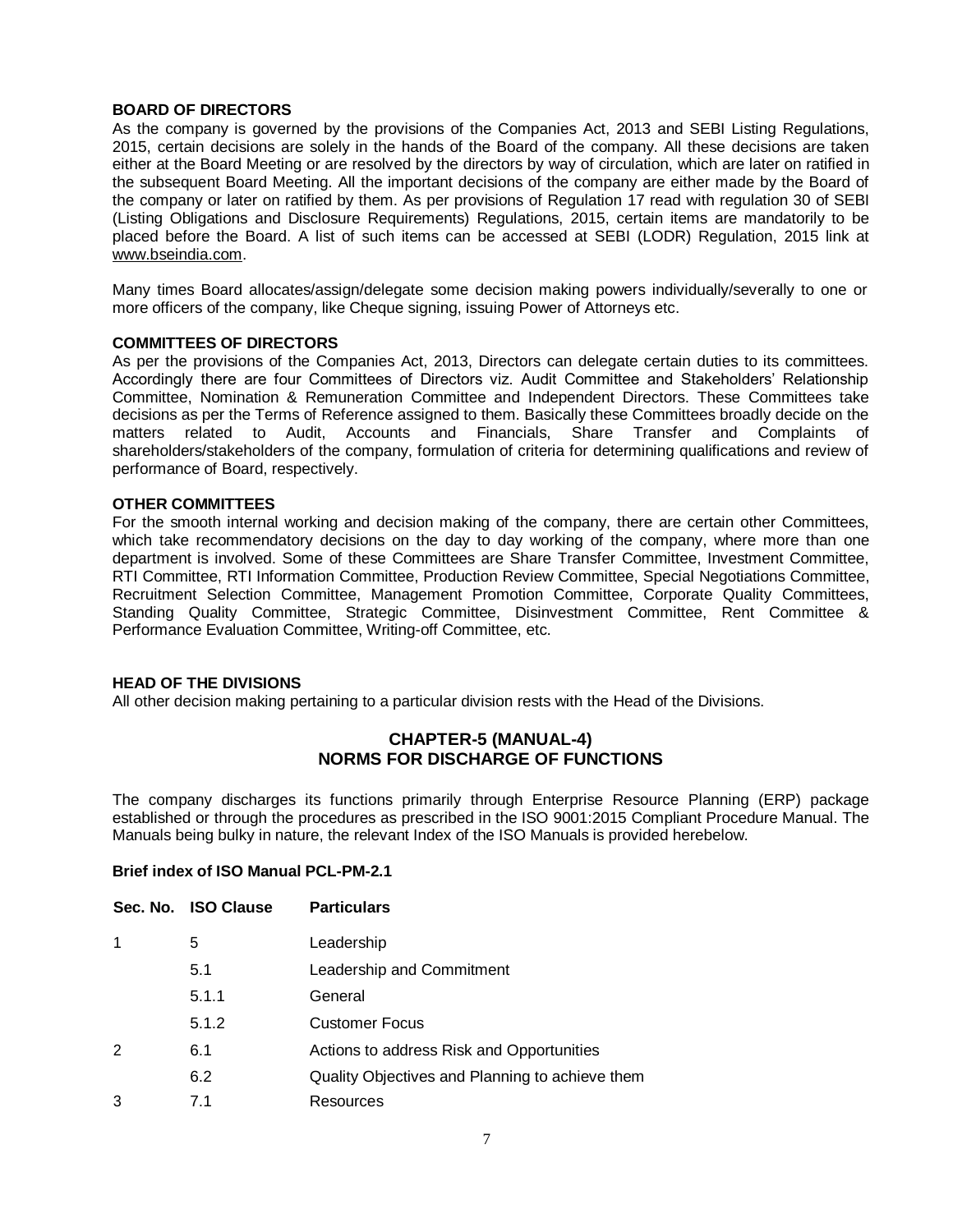|   | 7.1.2   | People                                                          |
|---|---------|-----------------------------------------------------------------|
|   | 7.1.3   | Infrastructure                                                  |
|   | 7.1.4   | Environment for the Operation of Processes                      |
|   | 7.1.5.2 | <b>Measurement Traceability</b>                                 |
|   | 7.5.3   | Control of Documented information                               |
| 4 | 8.1     | Operational Planning and Control                                |
|   | 8.2     | Requirements for Products and Services                          |
|   | 8.3     | Design and Development of Products and Services                 |
|   | 8.4     | Control of externally provided processes, products and services |
|   | 8.5     | <b>Production and Service Provision</b>                         |
| 5 | 9.1     | Monitoring, Measurement, Analysis and Evaluation                |
|   | 9.1.3   | Analysis and Evaluation                                         |
|   | 9.3     | <b>Management Review</b>                                        |
| 6 | 10      | Improvement                                                     |
|   | 10.2    | Non-conformity and Correction Action                            |

## **CHAPTER-6 (MANUAL-5) RULES, REGULATIONS, INSTRUCTIONS, MANUALS AND RECORDS FOR DISCHARGE OF FUNCTIONS**

The company being Registered with Registrar of Companies is governed by Corporate, Economic & Financial Laws and follows all such rules, regulations and notifications which are applicable on it for discharge of its functions. Besides this there is an ISO 9001:2015 Compliant Procedure Manuals and other miscellaneous functional and procedural manuals which are followed for discharge of its functions.

## **CHAPTER-7 (MANUAL-6) CATEGORIES OF DOCUMENTS HELD BY THE COMPANY OR UNDER ITS CONTROL**

The documents, which are held by the company or under its control, can be categorised into four categories viz., Statutory, Divisional, Corporate and Others/Miscellaneous. Further, the documents are preserved as per the Preservation of Documents Policy of the Company.

## **CHAPTER-8 (MANUAL-7) PARTICULARS OF ANY ARRANGEMENT THAT EXIST FOR CONSULTATION WITH OR REPRESENTATION BY THE MEMBERS OF THE PUBLIC**

#### **General Body Meeting**

The only representation of the public and that too specified public i.e shareholders/stakeholders of the company is through Annual General Body Meeting, which is generally held in the month of September every year. For certain decision making they may have an Extra-ordinary General Meeting any time in between.

## **CHAPTER-9 (MANUAL-8) STATEMENT OF BOARDS, COUNCILS, COMMITTEES AND OTHER BODIES**

The company has a Board of Directors of the company, Audit Committee, Stakeholders' Relationship Committee, Writing Off Committee, Share Transfer Committee, Investment Committee, Special Negotiation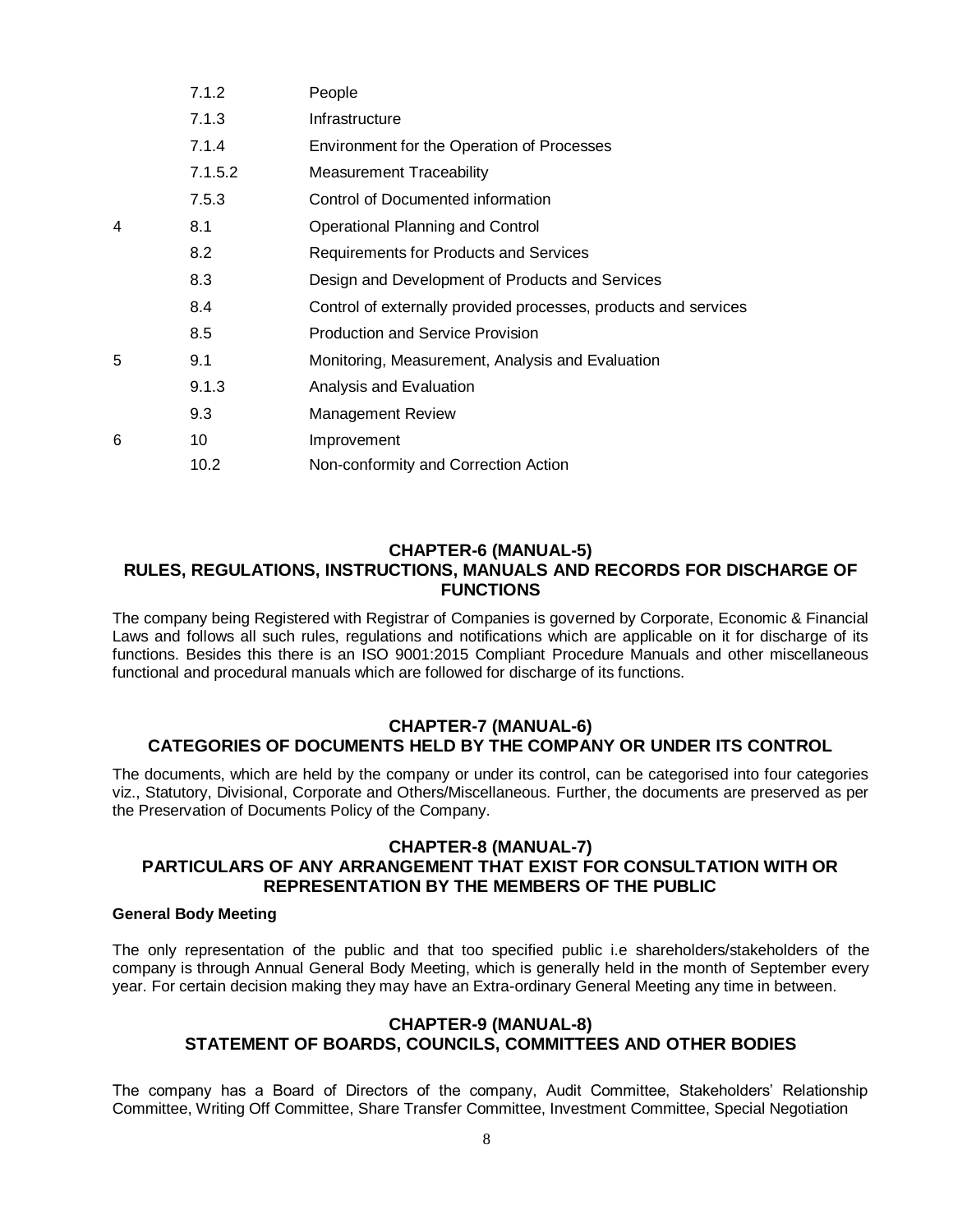Committee, Production Review Committee, Recruitment Selection Committee, Management Promotion Committee, Corporate Quality Committees, Standing Quality Committee, Advance Planning Committee, Rent Committee and other bodies.

## **CHAPTER-10 (MANUAL-9) DIRECTORY OF ITS OFFICERS AND EMPLOYEES**

Any Officer/Employee can be accessed through the company's telephone numbers (0172) 2237101 to 2237104 & 5022901-904, or through the e-mails provided herebelow.

| <b>DIVISION/DESIGNATION</b>                            | <b>E-MAIL</b>         | PHONE (O)    | <b>DID EXTENTION</b> |
|--------------------------------------------------------|-----------------------|--------------|----------------------|
| <b>HR &amp; ADMIN</b>                                  | hrd@puncom.com        | 0172-2237136 | 240                  |
| <b>TBD &amp; COMPANY SECRETARY</b>                     | tbd@puncom.com        | 0172-2237142 | 141                  |
| <b>HOD</b>                                             | cosecy@puncom.com     |              |                      |
| <b>FINANCE</b><br><b>CFO</b>                           | finance@puncom.com    | 0172-2237131 | 144                  |
|                                                        |                       |              |                      |
| <b>SALES &amp; QA</b>                                  | sales@puncom.com      | 0172-2237117 | 307                  |
| <b>HOD</b>                                             | ga@puncom.com         | 0172-2237134 |                      |
| <b>MARKETING</b>                                       | marketing@puncom.com  | 0172-2237127 | 222                  |
| <b>HOD</b>                                             |                       |              |                      |
| <b>PRODUCTION</b>                                      | production@puncom.com | 0172-2237137 | 550                  |
| <b>HOD</b>                                             |                       |              |                      |
| <b>PROJECTS</b>                                        | projects@puncom.com   | 0172-2237133 | 311                  |
| <b>HOD</b>                                             |                       |              |                      |
| <b>MATERIALS &amp; STORES &amp; ISD</b>                | material@puncom.com   | 0172-2237132 | 330                  |
| <b>HOD</b>                                             | isd@puncom.com        |              |                      |
|                                                        |                       |              |                      |
| <b>TECHNOLOGY &amp; BUSINESS</b><br><b>DEVELOPMENT</b> | bdg@puncom.com        | 0172-2237135 | 556                  |
| <b>HOD</b>                                             |                       |              |                      |
| <b>MANAGEMENT REPRESE NTATIVE</b>                      | isd@puncom.com        | 0172-2237129 | 110                  |
| (UNDER ISO)                                            |                       |              |                      |

| <b>OUTSTATION REPRESENTATIVES</b> |                              |                         |             |  |  |
|-----------------------------------|------------------------------|-------------------------|-------------|--|--|
| DELHI & UP (W)                    | Sh. D.S. Negi                |                         | 09990709013 |  |  |
| <b>HYDERABAD</b>                  | Sh. Sai Kaanth               | saikaanth@gmail.com     | 09985503623 |  |  |
| <b>JAIPUR</b>                     | Sh. Jal Singh Choudhary      | jalsi2004@yahoo.com     | 09829333144 |  |  |
| LUCKNOW(U.P.)                     | Sh. Parveen Tiwari           | tiwaripk3669@gmail.com. | 08004113669 |  |  |
| MUMBAI (KALYAN)                   | Smt. Krishna Abhishek Shelat | kichamehta@yahoo.co.in  | 09224196101 |  |  |
| <b>GUWAHATI</b>                   | Sh. Rintu Sutradhar          | rintuagt@gmail.com      | 08876688677 |  |  |
| Kolkatta (W.B.)                   | Sh. Bubai Das                | --                      | 08910484162 |  |  |

## **CHAPTER-11 (MANUAL-10)**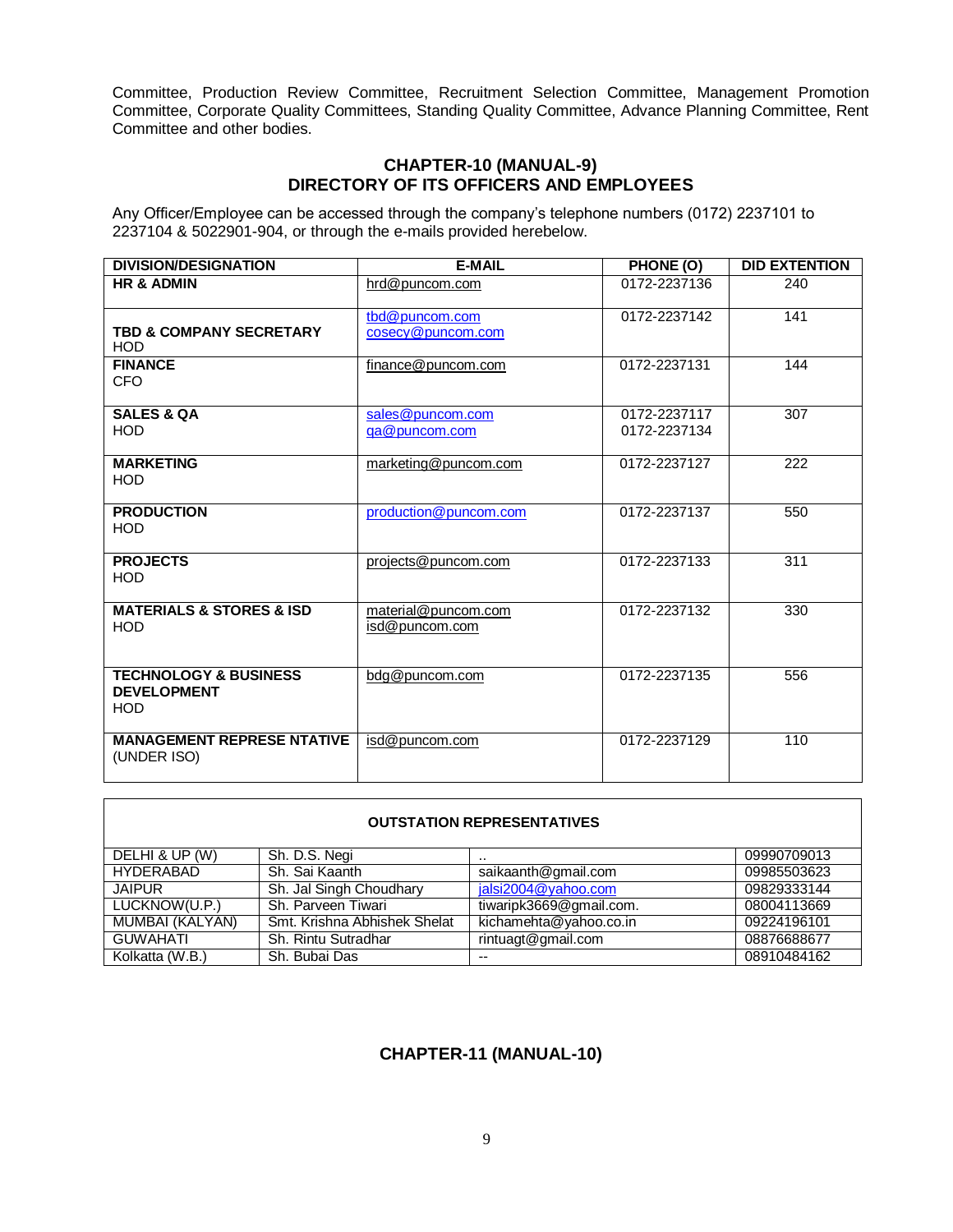## **MONTHLY REMUNERATION RECEIVED BY ITS OFFICERS AND EMPLOYEES**

The monthly remuneration of company's officers/employees which includes Basic, DA, HRA, Conveyance, Adhoc Adjustment, , Lunch Subsidy, Retention Allowance, Meal Coupan, Child Education Allowance, Driver Allowance,etc.is dependant on the Pay Scales mentioned below

| <b>Designation</b>                                                                                                                                                                                     | <b>Scale</b>                            |  |  |  |
|--------------------------------------------------------------------------------------------------------------------------------------------------------------------------------------------------------|-----------------------------------------|--|--|--|
| <b>NON-EXECUTIVES</b>                                                                                                                                                                                  |                                         |  |  |  |
| MALIGR-VIII, SWEEPER GR-VIII, HELPER GR-VIII, JR VIGILANCE ASSTT                                                                                                                                       | 6725-200-8725                           |  |  |  |
| HELPER GR-VII, VIGILANCE ASSTT, OFFICE ASSTT-IV, PLUMBER GR-III, SWEEPER GR-VII, SCREEN PRINTER GR-<br>III, JR TYPIST, MALI GR-VII                                                                     | 7030-210-9130                           |  |  |  |
| MALI GR-VI, SWEEPER GR-VI, OFFICE ASSTT-III, SCREEN PRINTER GR-II, TYPIST, HELPER GR-VI, JR<br>TECHNICIAN, SR VIGILANCE ASSTT, PLUMBER GR-II                                                           | 7240-215-9390                           |  |  |  |
| TECHNICIAN, JR VIG INSPECTOR, OFFICE ASSTT-II, RECEPTIONIST, DRIVER GR-F, SYSTEMS ASSTT,<br>DRAFTSMAN, HELPER GR-V, SWEEPER GR-V, SR TYPIST, PLUMBER, MALI GR-V, SCREEN PRINTER                        | 7705-230-10005                          |  |  |  |
| MALI GR-IV, HELPER GR-IV, SWEEPER GR-IV, SR PLUMBER, SR SCREEN PRINTER, STENO-TYPIST, DRIVER<br>GR-E, SR SYSTEMS ASSTT, SR DRAFTSMAN, OFFICE ASSTT, VIG INSPECTOR, SR TECHNICIAN                       | 8425-255-10975                          |  |  |  |
| ASSISTANT (CIVIL WORKS), PRODUCTION ASSTT (Diploma Holder's Only)                                                                                                                                      | 8905-265-11555                          |  |  |  |
| ASSTT P. A., ASSTT STENOGRAPHER, ASSTT TECH SUPVERVISOR, ASSTT SUPERVISOR, HELPER GR-II,<br>SWEEPER GR-II, MALI GR-II, DRIVER GR-D, ASSTT PROGRAMMER, ASSTT ACCOUNTANT, ASSTT VIG<br><b>SUPERVISOR</b> | 10270-310-13370                         |  |  |  |
| NURSE, SWEEPER GR-I, MALI GR-I, HELPER GR-I, VIG SUPERVISOR, DRIVER GR-C, SUPERVISOR,<br>PROGRAMMER, ACCOUNTANT, PRIVATE ASSTT, STENOGRAPHER, TECH SUPERVISOR                                          | 11210-335-14560                         |  |  |  |
| JR ENGR-II, SR VIG SUPERVISOR, SR P.A., SR STENOGRAPHER, SR PROGRAMMER, SR SUPERVISOR, SR<br>ACCOUNTANT, DRIVER GR-B, NURSE                                                                            | 12605-380-16405                         |  |  |  |
| JR VIGILANCE OFFICER, NURSE, JR ENGINEER, DRIVER GR-A, JR PRIVATE SECY JR SYSTEMS ANALYST, JR<br><b>OFFICER</b>                                                                                        | 14015-420-20315                         |  |  |  |
| <b>MMTC</b>                                                                                                                                                                                            |                                         |  |  |  |
| <b>GROUP ENGINEER - II</b>                                                                                                                                                                             | 12650-380-16450                         |  |  |  |
| <b>GROUP ENGINEER</b>                                                                                                                                                                                  | 14115-425-20490                         |  |  |  |
| <b>SENIOR GROUP ENGINEER</b>                                                                                                                                                                           | 14410-430-20860                         |  |  |  |
| <b>EXECUTIVES</b>                                                                                                                                                                                      |                                         |  |  |  |
| ASSTT PRIVATE SECRETARY-I, ASSTT MKTG OFFICER-II, PROGRAMMER ANALYST-II, ASSTT OFFICER-II,<br>ASSTT EXECUTIVE ENGR-II, SENIOR GROUP ENGINEER                                                           | 14410-430-20860                         |  |  |  |
| ASSTT PRIVATE SECRETARY, ASSTT MKTG OFFICER, PROGRAMMER ANALYST, ASSTT ACCTT OFFICER, ASSTT<br>ADMN OFFICER, ASSTT OFFICER, ASSTT EXECUTIVE ENGINEER                                                   | 16080-480-23280                         |  |  |  |
| OFFICER, SPECIAL OFFICER, SPORTS OFFICER, ADMN OFFICER, STORE OFFICER, ACCOUNT OFFICER,<br>MARKETING OFFICER, DEPUTY SYSTEMS ENGR, DEPUTY SYSTEMS ANALYST, DEPUTY EXECUTIVE ENGINEER                   | 18000-540-26100                         |  |  |  |
| SPECIAL OFFICER, DOCTOR, MKTG EXECUTIVE, PRE SALES ANALYST, SYSTEMS ENGINEER, SYSTEMS<br>ANALYST, ASSTT MANAGER, ENGINEER                                                                              | 18115-545-20840-625-<br>23965-720-27565 |  |  |  |
| SPECIAL OFFICER, DOCTOR, PRODUCT MANAGER, DEPUTY MANAGER                                                                                                                                               | 22775-685-32365                         |  |  |  |
| SPECIAL OFFICER, ADMN CRICKET, DOCTOR, JOINT MANAGER                                                                                                                                                   | 24375-730-34595                         |  |  |  |
| DOCTOR, COMPANY SECRETARY, MANAGER                                                                                                                                                                     | 26440-795-37570                         |  |  |  |
| COMPANY SECRETARY, DOCTOR, SR MANAGER                                                                                                                                                                  | 28685-860-34705-<br>1040-39905          |  |  |  |
| ASSTT GENERAL MANAGER                                                                                                                                                                                  | 31915-955-35735-<br>1070-44295          |  |  |  |
| DEPUTY GENERAL MANAGER                                                                                                                                                                                 | 36315-1090-51575                        |  |  |  |
| ADDL GENERAL MANAGER                                                                                                                                                                                   | 39395-1180-53555                        |  |  |  |
| <b>GENERAL MANAGER</b>                                                                                                                                                                                 | 44550-1335-57900                        |  |  |  |
| <b>GROUP GENERAL MANAGER</b>                                                                                                                                                                           | 49490-1485-64340                        |  |  |  |
| ASSOCIATE VICE PRESIDENT                                                                                                                                                                               | 53725-1610-69825                        |  |  |  |
| DEPUTY VICE PRESIDENT                                                                                                                                                                                  | 60460-1815-78610                        |  |  |  |
| ADDL VICE PRESIDENT                                                                                                                                                                                    | 65415-1960-85015                        |  |  |  |
| <b>VICE PRESIDENT</b>                                                                                                                                                                                  | 72475-2175-94225                        |  |  |  |

**Note: The monthly remuneration changes with the release of due increments/D.A./Promotions with the approval of the Competent Authority**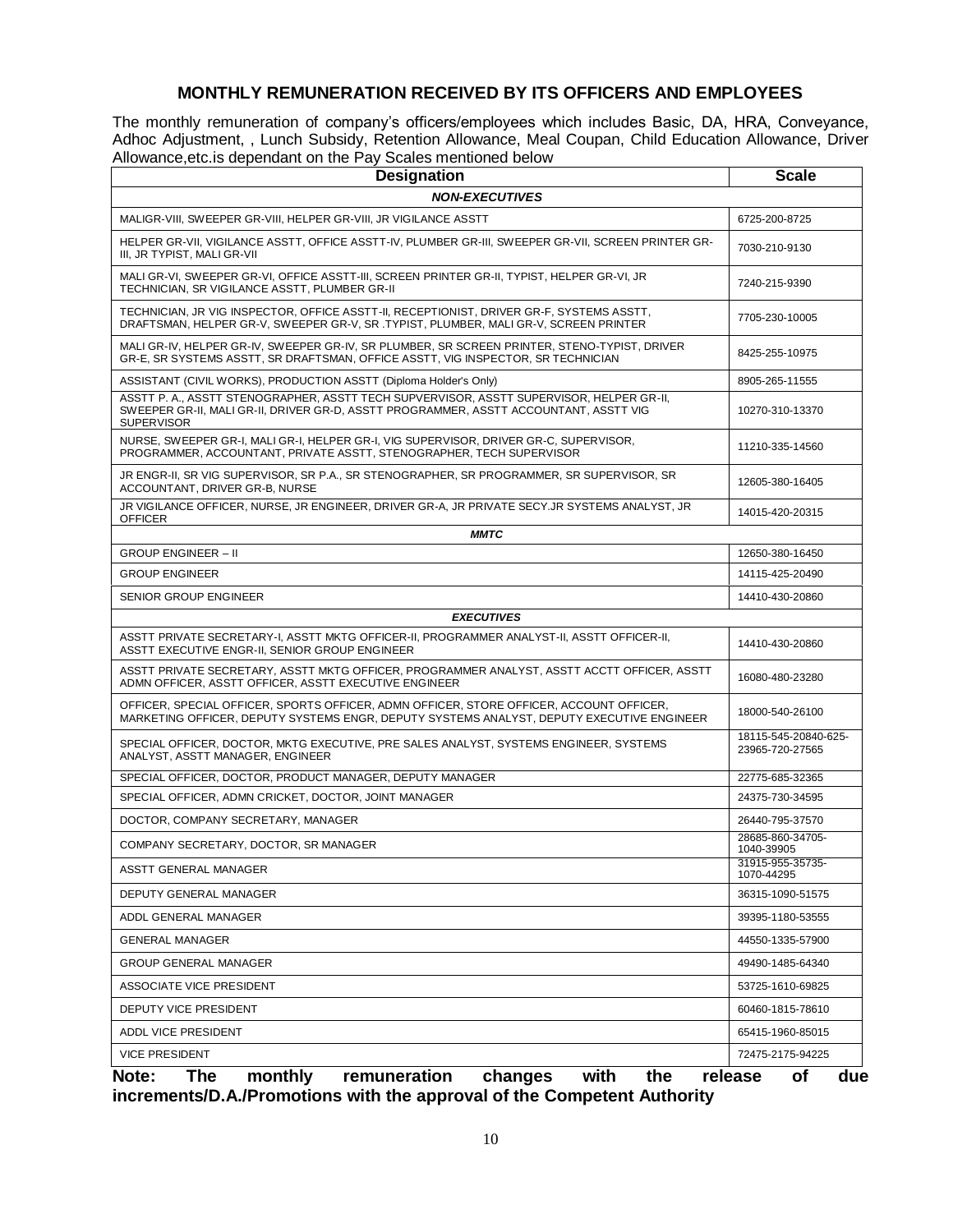## **CHAPTER-12 (MANUAL-11) BUDGET ALLOCATED TO EACH OF ITS AGENCIES**

In the Industry, in which the company is operating, there are manufactures that can not be estimated much in advance. Company has to dynamically readjust its strategies, policies and operations to keep in Sync with the market requirements. Some factors that company can not estimate in advance are :

- i) No. of tenders ; No. of Bank Guarantees
- ii) Award of orders based on tenders
- iii) No. of tie-ups that may mature
- iv) Break down of equipment's within warranty.
- v) Time taken to develop a product
- vi) Value addition

Bulk of expenses of the company is concerned with above developments and hence can not be budgeted.

## **CHAPTER-13 (MANUAL-12) THE MANNER OF EXECUTION OF SUBSIDY PROGRAMMES**

If we give any subsidy programme, we should publish it subject to RTI Act and its Rules.

## **CHAPTER-14 (MANUAL-13) PARTICULARS OF CONCESSIONS, PERMITS OR AUTHORISATIONS**

If we give commercial (as a business) concessions, permits or authorizations, then we should publish the same subjects to RTI Act & its Rules.

## **CHAPTER-15 (MANUAL-14) DETAILS IN RESPECT OF INFORMATION AVAILABLE IN ELECTRONIC FORM**

The information relating to company is published in its website at [www.puncom.com](http://www.puncom.com/)

## **CHAPTER-16 (MANUAL-15) FACILITIES AVAILABLE TO CITIZENS FOR OBTAINING INFORMATION**

#### **Information under this act**

The citizens of India on any working day (All Saturdays and Sundays are holidays) can obtain information under the Right to Information Act, 2005 during working hrs. i.e. (9.00 am to 4.30 pm) by making a written application in the following format (instead of the prescribed Form A in Punjab Govt. Rules) alongwith the prescribed fee. Any other information which is not covered in this Manual can be applied for and after scrutiny of the information, the applicant will be informed, whether the information is available and public or not and will accordingly be provided.

## **PUNJAB COMMUNICATIONS LIMITED Regd. Off. : B-91, Industrial Area, Phase VIII, Mohali**

## **FORM FOR OBTAINING INFORMATION UNDER THE RIGHT TO INFORMATION ACT, 2005**

The Public Information Officer,

Punjab Communications Limited, Mohali

- 1. Name of the person desiring the information :
- 2. Address of the person desiring the information :
- 3. Contact no. of the person desiring the information :
- 4. Challan No. & Date of the fees deposited :